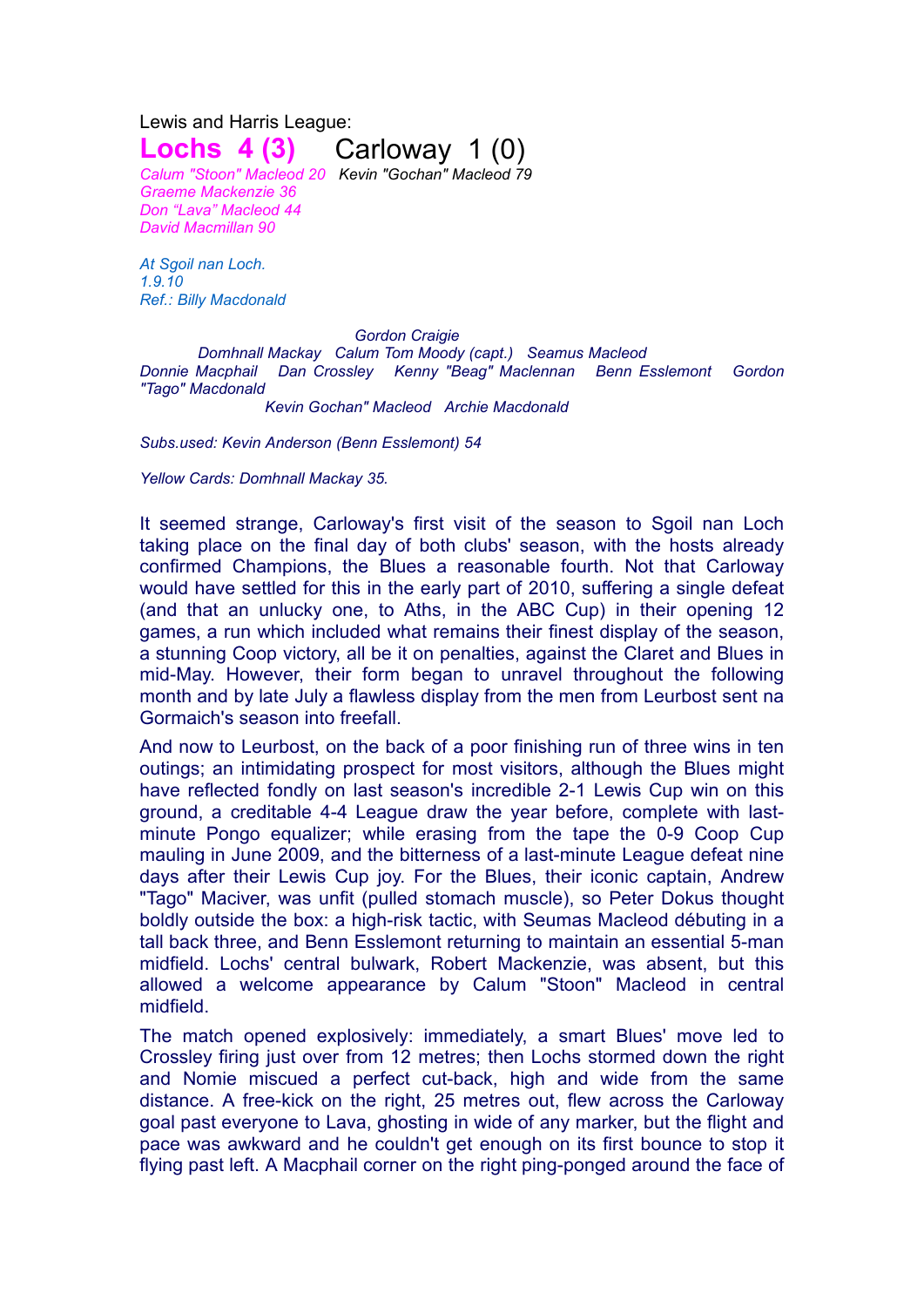the Lochs goal, with neither Moody nor Macdonald able to get a clean touch, before being booted out for another corner. Then yet another flowing Lochs attack, this time left, led to a Peter Mackenzie strike, from 16 metres on the right, being deflected for a corner.

Hectic stuff, but despite Crossley coming close, meeting a glorious Esslemont diagonal from 22 metres out on the left, with a reverse header from 8 metres past Houston, only to see a covering defender somehow knee it on to the bar and away, the usual dilemmas for Lochs' opponents were becoming increasingly apparent: when they come at you, do you go for man-for-man, or stay zonal? Adopt the former and your shape disappears rapidly: David Martin covers the entire Lochs' left flank but, as often, lays off and moves in to the edge of the box: should the right back follow? Lava will then drift left or Nomie race left: should your main stoppers follow? This would leave your central defence empty for David Martin, David Macmillan, and Andy Murray to rush in, with Peter Mackenzie coming though, at the back end of the line on the far side, as he had just done. It's a Lochs' feature: a man drifting off at the back end of the line at cross balls, usually Lava left, Mackenzie right.

Carloway appeared to choose the zonal approach. but it still didn't stop the opener, when Murray was supplied and entered their box, right. He was surrounded, delayed, turned, and turned, then slipped it left to "Stoon" coming in to slide it left across Craigie and inside the far post. Experts make things seem astonishingly simple. Moments later, a Peter Mackenzie header from a corner was tipped over, before Carloway managed to retaliate with a Gochan shot palmed past and a Moody header over from the resultant corner.

However, a disputed free-kick, centrally, 22 metres out, led to number 2, chipped in, cleared, chipped in again, breaking left for Lava to hook across goal for Graeme Mackenzie to reach back, 6 metres out and head home. Two minutes later a Macleod screamer from 30 metres, out on the left touchline, was spilled by Houston, then palmed away for a corner at the second attempt, in what was effectively na Gormaich's last chance of the half. Not Lochs' though. Lava was immediately freed down the left but his early squared cross was too soon for his support, but just on half-time the surge was on the right, and the early diagonal from 25 metres saw the same striker racing behind the defence to convert from 16 metres with trademark ease.

Imagining the respective half-time team talks would be interesting: Robert Mackenzie's might simply have been, *"More of the same, but keep watching Gochan and Tago*". What would Dokus say? How do you combat a technique that is terrifyingly simple: Martin, for instance, will bring the ball down left and will simultaneously lay the ball forward, short diagonally to Nomie, say, while he turns right and in; Nomie reverse passes it back to him, as he rapidly loses his minder and he quick flicks it onward again, say, to Lava who has moved left and forward to cross to Martin who has reached the centre by this time to convert, Nomie behind/ beyond him having circled behind and round and in also, while Murray and Macmillan have come through the centre, and Peter Mackenzie on the far side, etc.?

Also, Carloway's problem in midfield: despite Kenny "Beag's" and Esslemont's and Crossley's best combative efforts, they could not engage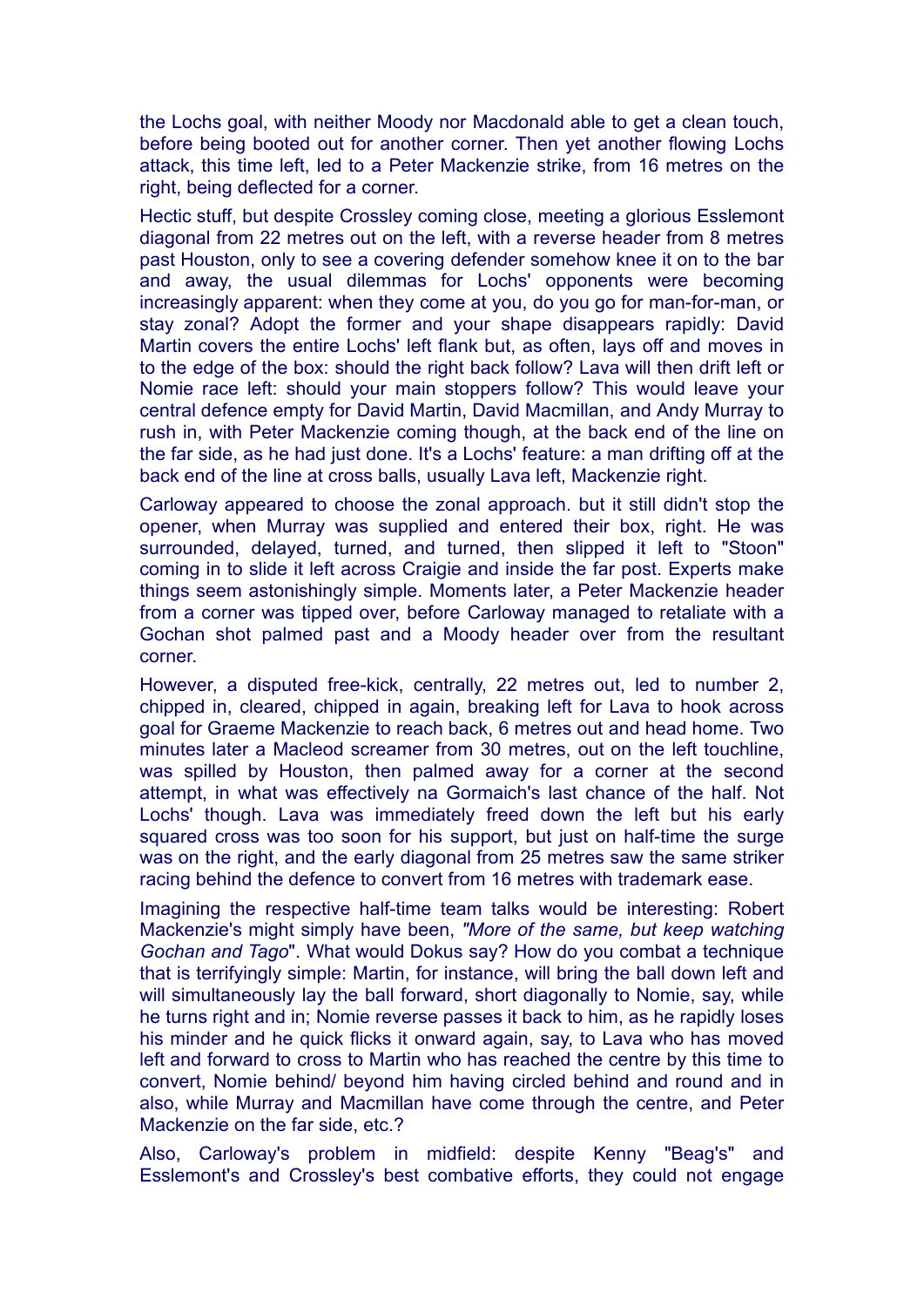with Murray and Macmillan, who, like good teachers, avoided direct confrontation and played around them. Hitler's blitzkrieg on the Eastern front aimed to seize territory and ignored cities, leaving their populations to starve in isolation. Why waste time taking out enemies who do not affect ultimate victory? Hence, the Blues' midfield here were left like inconsequential islands as a blitzkrieg of claret and blue swirled around them and impelled the Maroons forward.

Any time Carloway have actually lived with Lochs has been mainly due to playing to their perceived strengths, unmindful of opposition personnel, i.e. determinedly holding the back-line; obsessive holding of the ball; no long diagonals to find forwards/ wingers 40 metres away; and very careful passing to feet while facing forward. Wing-men like Tago and Gochan must be supplied with, not search for, balls in front of them to run, not drop back and turn, and this, in turn, supports lone or dual strikers, like Archie Uibhisteach, with Crossley, Macleod, or Anderson.

Ten minutes' apparent success persuaded Dokus to up the ante: Esslemont was sacrificed for Anderson's height and weight to support the isolated Macdonald up front, forcing the Mackenzies to abandon a high back-line because of Anderson's nuisance-value. It proved a master stroke. Immediately, on 58 minutes, Gochan broke well on the right but Anderson and Macdonald were unable to force his low cross home. Carloway now had their best spell, holding the ball, passing it round, looking for the opening, while denying Lochs their traditional regular surges. Houston had to touch away a Tago corner, before Moody headed over from a Macleod free-kick 22 metres out on the right.

However, Lochs may no longer have been rampant but they were still dangerous; a brilliant saving Macleod tackle preventing Peter Mackenzie converting on 78 minutes. Just as it seemed Carloway were reading from *Zen and the Art of Football, the aim is not to score; but to see how closely you can miss"* Gochan scored the most curious of goals. Seumas Macleod won the ball in central defence and surged forward rightwards, laying off the ball to Gochan on the centre line; Gochan, in turn, surged forward past several defenders, acquiring a following of Maroons like a comet's tail. On the edge of the box, just as he seemed to have overrun the ball, he struck a low left-foot shot which Houston got his left hand to but couldn't keep out.

Now Carloway pushed: on 85 minutes a Macphail corner on the left was twice cleared off the line, and moments later, Macdonald was blocked, on the end of a Gochan run and cross. But the last laugh fell to Lochs when a re-taken free-kick out on Carloway's right was headed home by Macmillan under the bar. And it could have been worse for the Blues as Lava miskicked the final ball on a forward run, deep in injury-time.

2010 has witnessed numerous commentators, mainly resident in the Coll, Back, and Tong areas, suggesting the men from Leurbost are in decline. Well, when Lochs compete with Carloway, they must be acting out of character! Even in the Coop game at Cnoc a' Choilich, they had numerous chances to bury na Gormaich, before Donnie Macphail bundled in the last-minute saver for the Blues. How could such remarks be true, anyway, of a team with the two best midfielders on the island, in Macmillan and Murray; three of the best